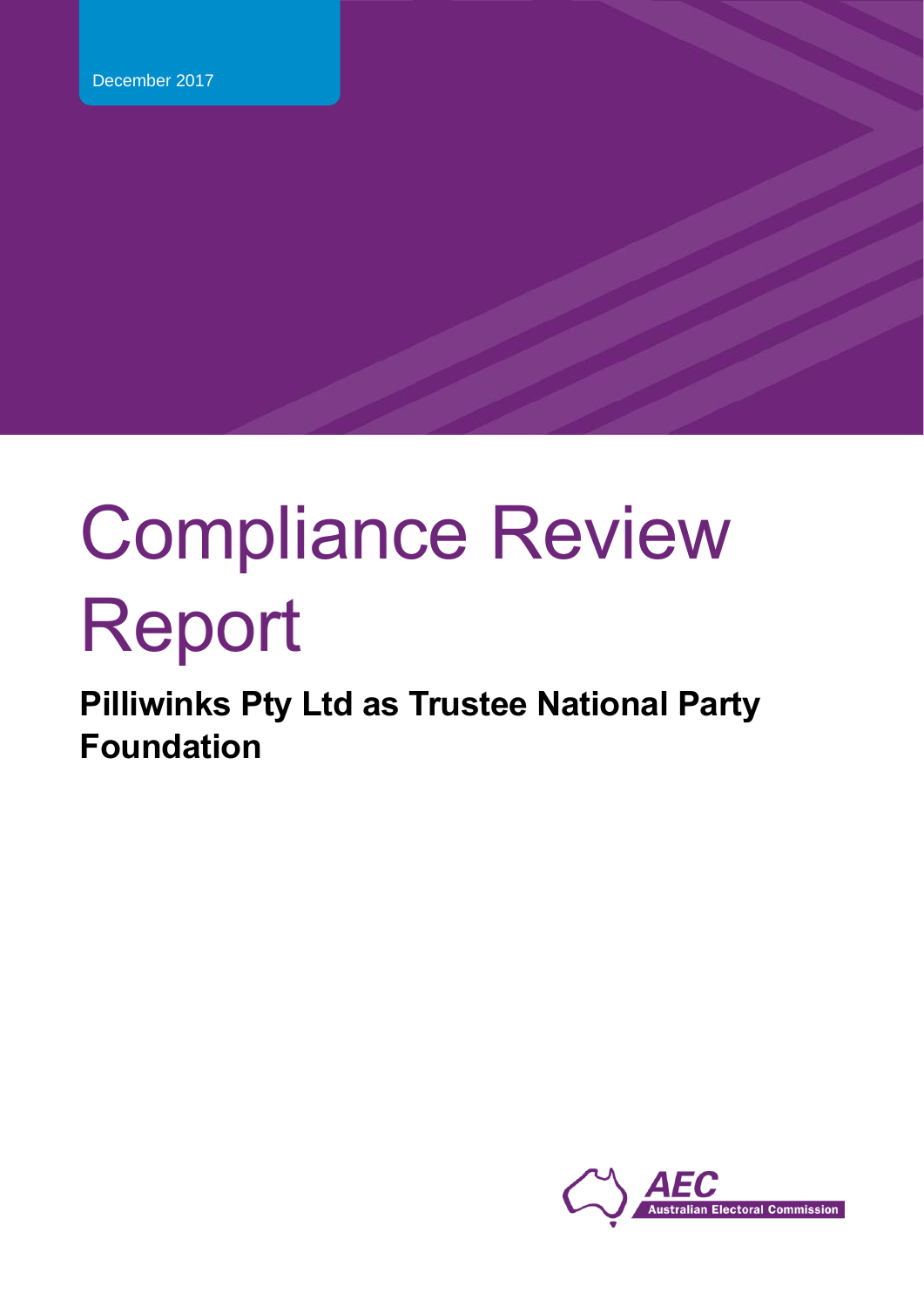## **Table of Contents**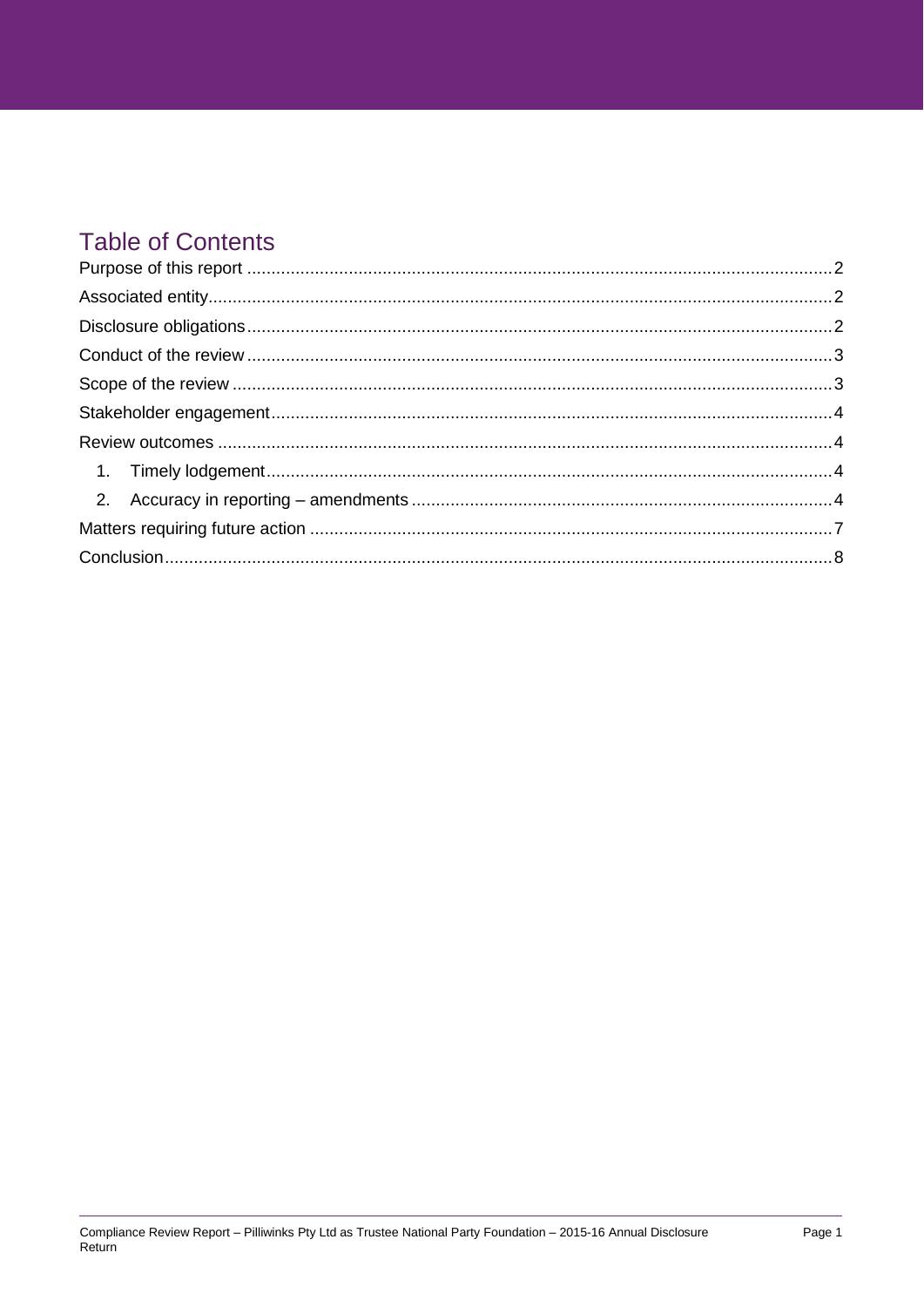# <span id="page-2-0"></span>Purpose of this report

Pursuant to s 316(2A) of the *Commonwealth Electoral Act 1918* (the Electoral Act), this report provides the financial controller of Pilliwinks Pty Ltd as Trustee National Party Foundation (the entity) with the Australian Electoral Commission's (AEC) assessment of the level of compliance of the 2015–16 annual disclosure return lodged on behalf of the entity with disclosure obligations under s 314AEA of the Electoral Act.

# <span id="page-2-1"></span>Associated entity

The annual disclosure return for the financial year 2015–16 lodged in relation to the entity identified it as an associated entity of the registered political party known as the National Party of Australia - Victoria.

# <span id="page-2-2"></span>Disclosure obligations

Registered political parties and associated entities are required under Part XX of the Electoral Act to furnish returns.

Section 314AEA of the Electoral Act requires the financial controller of an associated entity to furnish a return within 16 weeks after the end of each financial year, disclosing:

- the total amount received by, or on behalf of, the entity, during the financial year, together with the details specified by s 314AC of the Electoral Act:
- the total amount paid by, or on behalf of, the entity, during the financial year; and
- the total outstanding amount, as at the end of the financial year, of all debts incurred by or on behalf of, the entity, together with the details specified by s 314AE of the Electoral Act.

By virtue of s 314AEA(5) of the Electoral Act, ss 314AC and 314AE apply to a return for an associated entity in the same way as they apply to a return for a registered political party.

Section 314AC of the Electoral Act provides that if the sum of all amounts received by, or on behalf of, the entity from a person or organisation during a financial year is more than the threshold amount specified therein, the annual disclosure return must include the particulars of that sum.

Section 314AE of the Electoral Act provides that if the sum of all outstanding debts incurred by, or on behalf of, the entity to a person or an organisation during a financial year is more than the threshold amount specified therein, the annual disclosure return must include the [particulars](http://www.austlii.edu.au/au/legis/cth/consol_act/cea1918233/s4.html#part) of that sum.

For the 2015–16 financial year, the threshold was for sums in excess of \$13,000.

The Electoral Act is available in full in [here.](https://www.legislation.gov.au/Details/C2016C01022)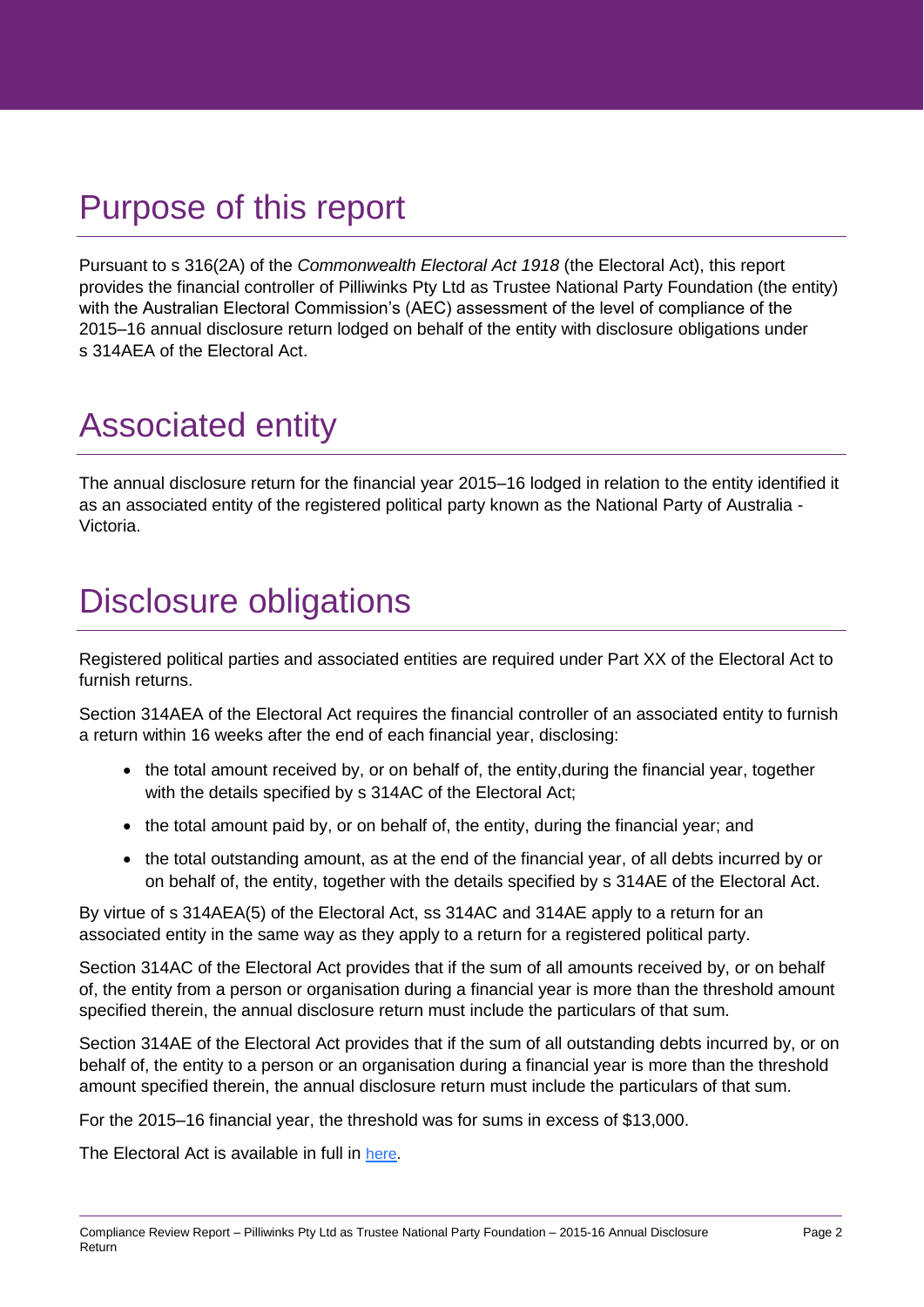# <span id="page-3-0"></span>Conduct of the review

The authorised officer of the AEC has authority under s 316(2A) of the Electoral Act to require the production of documents and giving of evidence for the purpose of assessing compliance with the disclosure obligations required of registered political parties and associated entities under Part XX of the Electoral Act.

Sub-section 316(2A) requires the financial controller of an associated entity to produce the documents or other things referred to in a notice served by the authorised officer within the period and in the manner specified in the notice or to appear, at the time and place specified in the notice, before the authorised officer to give evidence, either orally or in writing, and to produce the documents or other things referred to in the notice.

As part of this process, the authorised officer of the AEC served a notice on the financial controller under s 316(2A) requiring the entity to provide its financial records and other documents in relation to its financial operations for 2015–16.

# <span id="page-3-1"></span>Scope of the review

The records which were requested by the AEC from the entity were limited to those which enabled the AEC to assess the following aspects of compliance with its disclosure obligations under Part XX of the Electoral Act:

- the timeliness of lodgement of the annual disclosure return
- the completeness and accuracy of the following information disclosed in the entity's annual disclosure return for the 2015–16 financial year:
	- total receipts
	- total gifts in kind
	- individual receipts above \$13,000
	- total payments
	- total debts
	- individual debts above \$13,000

The AEC did not examine other aspects of the financial operations of the entity such as the existence or effectiveness of internal controls.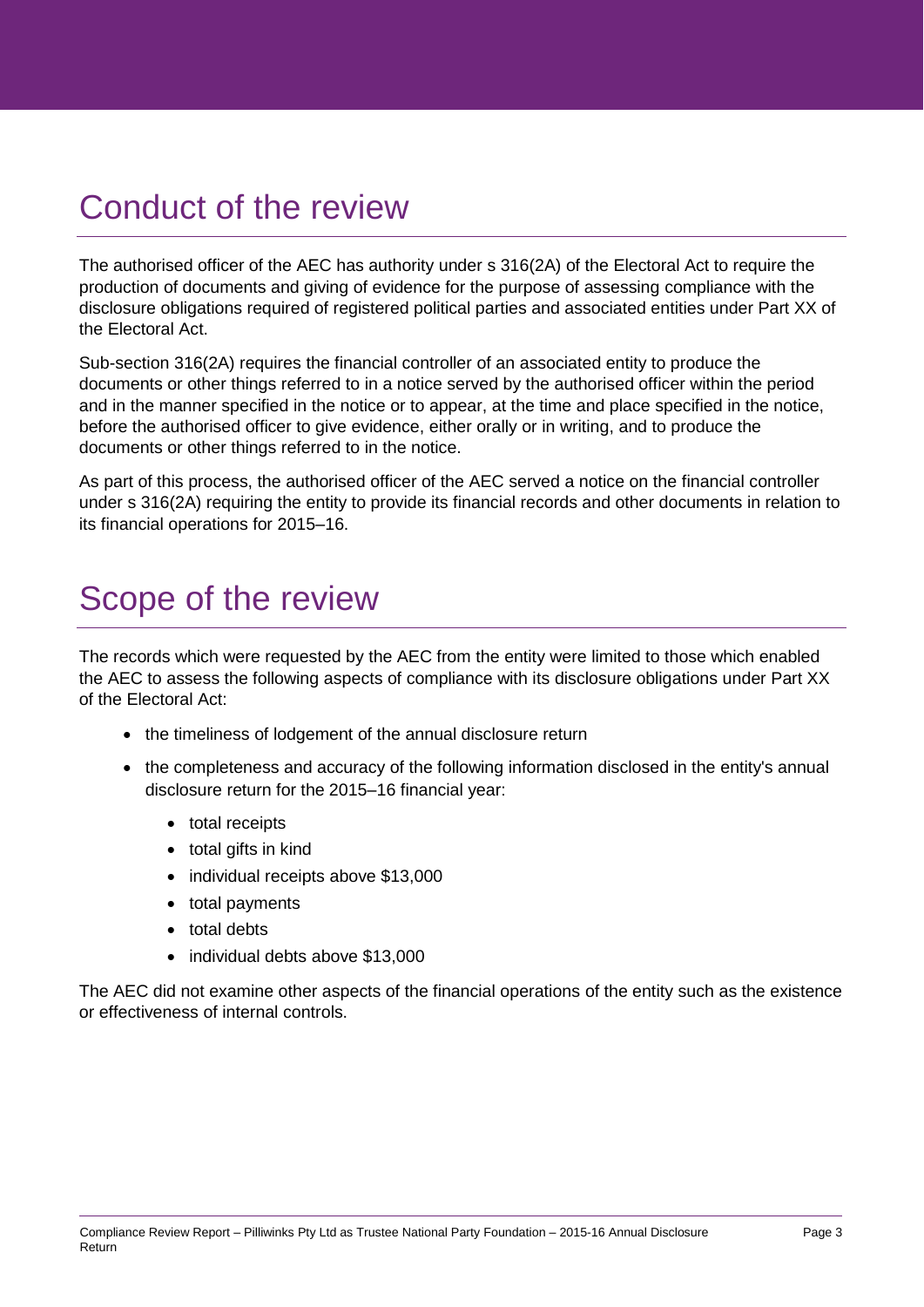# <span id="page-4-0"></span>Stakeholder engagement

The AEC's general practice is to communicate with the relevant officer of the entity by phone, email and/or face to face meetings as appropriate to cover the following topics:

- financial reports and documentation available from the entity's accounting records
- compliance issues arising from the AEC review of the financial reports and documentation provided by the entity
- required and suggested amendments to the annual disclosure return which arise from the compliance review
- potential enhancements in the entity's understanding of disclosure obligations and accounting processes to improve future compliance.

During the review the entity provided documentation to the AEC as requested and within set timeframes.

A draft compliance review report was issued by the authorised officer of the AEC on 16 November 2017. The entity was provided with an opportunity to comment on the draft report by 1 December 2017. The entity did not provide any comment prior to this date and lodged a request for amendment on 29 November 2017.

## <span id="page-4-1"></span>Review outcomes

## <span id="page-4-2"></span>1.Timely lodgement

Sub-section 314AEA(1) of the Electoral Act requires the financial controller of the associated entity to lodge an annual disclosure return with the AEC within 16 weeks after the end of the financial year. As lodgement occurred by the due date of 20 October 2016, it complied with the requirement under s 314AEA(1) to lodge a return for an associated entity within 16 weeks after the end of the financial year.

## <span id="page-4-3"></span>2.Accuracy in reporting – amendments

After examining the documents provided by the entity for the review, the authorised officer of the AEC identified several issues relating to compliance with disclosure obligations under ss 314AEA, 314AC and 314AE of the Electoral Act. The issues are discussed in detail below.

#### Total Receipts and Total Payments

Paragraph 314AEA(1)(a) of the Electoral Act requires the financial controller to report the total amount received by, or on behalf of, the entity during the financial year, together with the details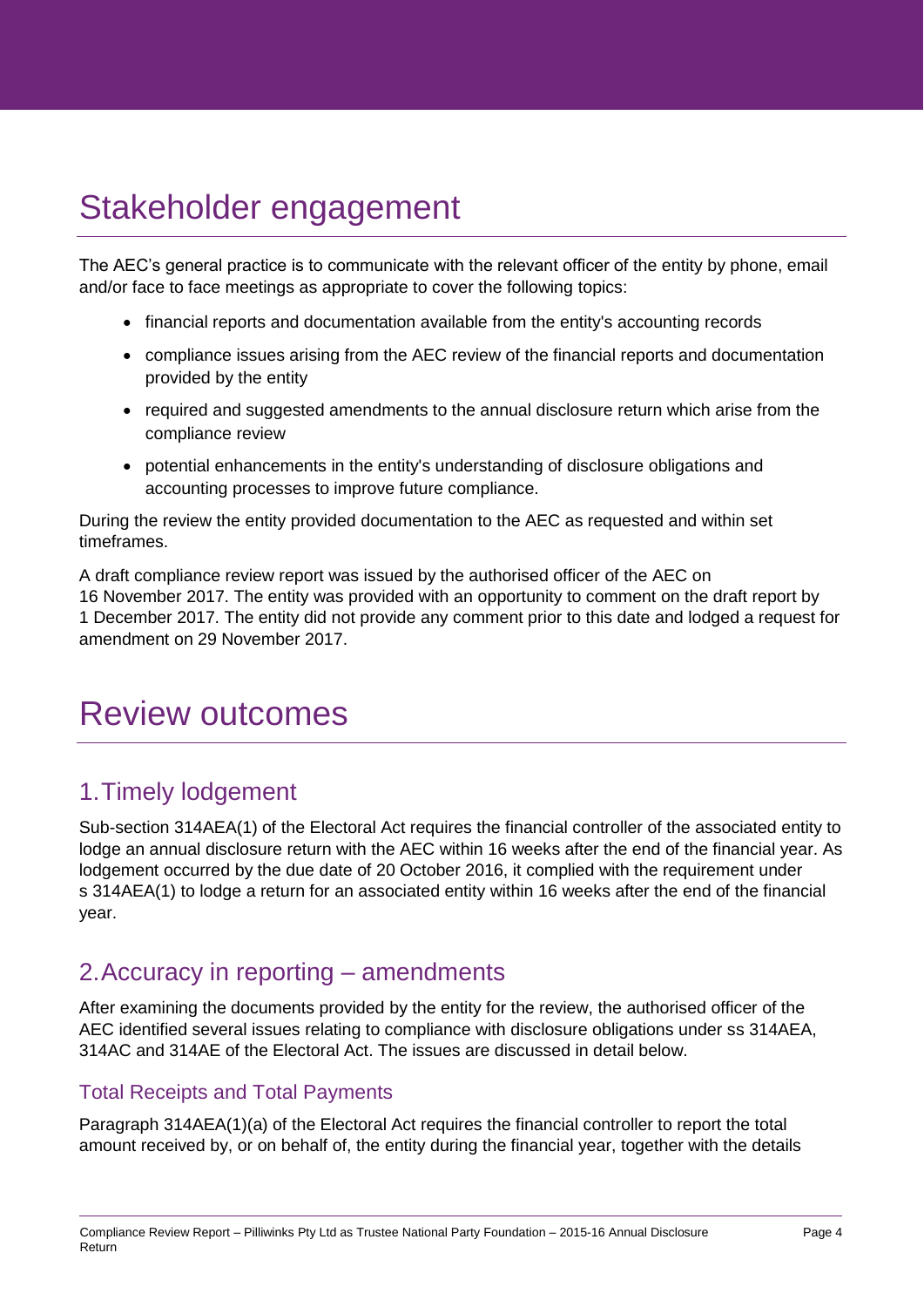required by s 314AC. To satisfy this, the entity must account for all transactions that result in receipts from external entities. These transactions must be accounted for on a gross basis without any offsetting, inclusive of GST. All non-cash benefits received by the entity must also be included in total receipts.

Paragraph 314AEA(1)(b) of the Electoral Act requires the financial controller to report the total amount paid by, or on behalf of, the entity during the financial year. To satisfy this, the entity must account for all transactions that result in payments to external entities. These transactions must be accounted for on a gross basis without any offsetting, inclusive of GST.

Transactions within the entity, including those between its individual bank accounts, represent internal transfers. Such transactions should be eliminated from the calculation of total receipts and total payments to avoid inflating the total amounts reported in the return.

Total reportable receipts by the entity were under-stated in the entity's 2015–16 annual disclosure return. The amount recorded as total receipts in the return is required to be amended by the entity in order to ensure compliance with the Electoral Act.

Total reportable payments by the entity were under-stated in the entity's 2015–16 annual disclosure return. The amount recorded as total payments and outlays on the entity's behalf in the return is required to be amended by the entity in order to ensure compliance with the Electoral Act.

The relevant amendments are set out below.

| Part 2a: Total Receipts AND Part 4: Total payments - amendments |                       |                       |  |  |
|-----------------------------------------------------------------|-----------------------|-----------------------|--|--|
|                                                                 | <b>Total receipts</b> | <b>Total payments</b> |  |  |
| Total disclosed in return                                       | \$32,860              | \$51,236              |  |  |
| Amended total                                                   | \$1,035,877           | \$1,090,713           |  |  |

## Gifts-in-kind

Paragraph 314AEA(1)(a) of the Electoral Act requires the financial controller to report the total amount received by, or on behalf of, the entity during the financial year. The total amount received must also include the value of a *gift* (donation), loan or bequest in accordance with the definition at s 314AA.

Section 287 of the Electoral Act defines *gift* as being:

"any disposition of property made by a person to another person, otherwise than by will, being a disposition made without consideration in money or money's worth or with inadequate consideration and includes the provision of a service (other than volunteer labour) for no consideration or for inadequate consideration...".

Therefore, goods or services provided free of charge or at less than commercial rates constitute a gift that must be disclosed as a receipt by the entity.

Total reportable gifts-in-kind received by the entity were under-stated in the entity's 2015–16 annual disclosure return. The amount recorded as total gifts-in-kind in the disclosure return is required to be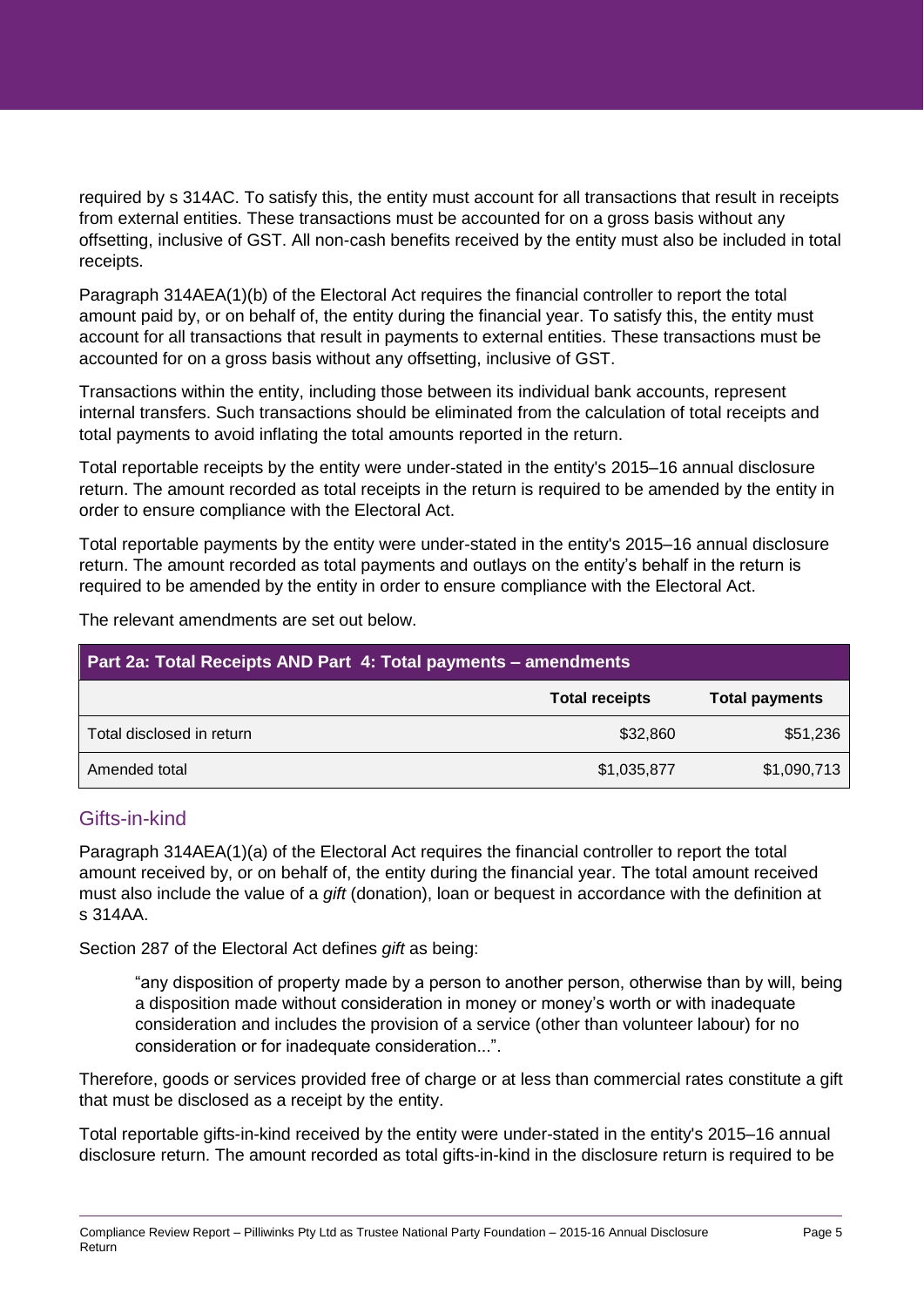amended by the entity in order to ensure compliance with the Electoral Act. The relevant amendment is set out below.

| <b>Part 2b: Total Gifts in kind – amendment</b> |          |
|-------------------------------------------------|----------|
| Total disclosed in return                       | \$0      |
| Amended total                                   | \$32,452 |

### Amounts of more than \$13,000 received

By virtue of s 314AEA(5) of the Electoral Act, s 314AC applies to a return for an associated entity in the same way as it applies to a return for a registered political party.

Section 314AC of the Electoral Act provides that if the sum of all amounts received by, or on behalf of, the entity from a person or organisation during a financial year is more than the threshold, the annual disclosure return must include the particulars of that sum. Furthermore, that sum is to include only those individual amounts which exceed the threshold.

Individual receipts exceeding the threshold were under-disclosed in the entity's 2015–16 annual disclosure return. Two amendments to individual receipts exceeding the \$13,000 threshold is required in order to ensure compliance with the Electoral Act. The relevant amendments are set out below.

| Part 3: Amounts of more than \$13,000 received – amendments |                                                          |                                                    |                    |                               |
|-------------------------------------------------------------|----------------------------------------------------------|----------------------------------------------------|--------------------|-------------------------------|
| <b>Entry</b>                                                | <b>Name</b>                                              | <b>Address</b>                                     | Amount<br>received | <b>Receipt</b><br><b>Type</b> |
| New entry no.                                               | National Party of<br>Australia-Victoria                  | Level 5, 30 Collins St<br>MELBOURNE VIC 3000       | \$32,452           | Donation                      |
| Original entry<br>no. 1                                     | Morgan Stanley Wealth<br>Management Australia<br>Pty Ltd | Level 14, 120 Collins Street<br>MELBOURNE VIC 3000 | \$20,110           | Other<br>Receipt              |
| Amended<br>entry no. 1                                      | Morgan Stanley Wealth<br>Management Australia<br>Pty Ltd | Level 14, 120 Collins Street<br>MELBOURNE VIC 3000 | \$941,137          | Other<br>Receipt              |

## Total Debts

Paragraph 314AEA(1)(c) of the Electoral Act requires the financial controller to report the total outstanding amount as at the end of the financial year of all debts incurred by or, on behalf of, the entity.

Total reportable debts of the entity were under-stated in the entity's 2015–16 annual disclosure return. The amount recorded as total debts in the return is required to be amended by the entity in order to ensure compliance with the Electoral Act. The relevant amendment is set out below.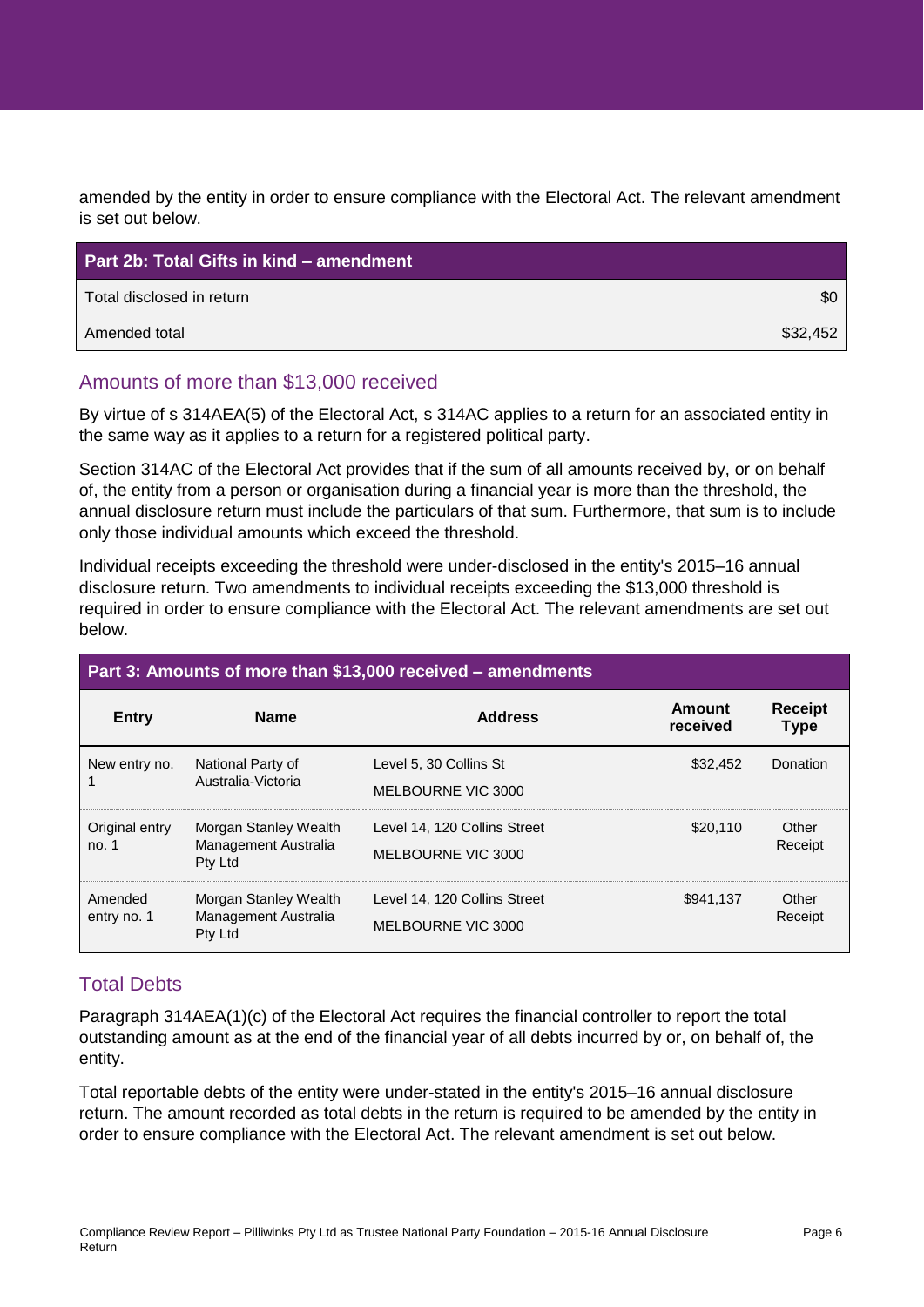| Part 5: Total Debts - amendment |           |  |  |
|---------------------------------|-----------|--|--|
| Total disclosed in return       | \$521,295 |  |  |
| Amended total                   | \$596,966 |  |  |

### Debts of more than \$13,000

By virtue of s 314AEA(5) of the Electoral Act, s 314AE applies to a return for an associated entity in the same way as it applies to a return for a registered political party.

Section 314AE of the Electoral Act provides that if the sum of all outstanding debts, incurred by, or on behalf of, the entity to a person or an organisation during a financial year is more than the threshold, the return must include the particulars of that sum.

Individual debts exceeding the threshold were under-disclosed in the entity's 2015–16 annual disclosure return. Two amendments to individual debts exceeding the \$13,000 threshold are required in order to ensure compliance with the Electoral Act. The relevant amendments are set out below.

| Part 6: Debts of more than \$13,000 - amendments |                                           |                                              |                       |                                                   |  |
|--------------------------------------------------|-------------------------------------------|----------------------------------------------|-----------------------|---------------------------------------------------|--|
| <b>Entry</b>                                     | <b>Name</b>                               | <b>Address</b>                               | <b>Amount</b><br>Owed | <b>Financial/Non-</b><br>financial<br>institution |  |
| Original entry<br>no.1                           | National Party of<br>Australia - Victoria | Level 5, 30 Collins St<br>Melbourne VIC 3000 | \$441,528             | Non-Financial                                     |  |
| Amended<br>entry no. 1                           | National Party of<br>Australia - Victoria | Level 5, 30 Collins St<br>Melbourne VIC 3000 | \$596,966             | Non-Financial                                     |  |
| Original entry<br>no. $2$ (to be<br>removed)     | National Party of<br>Australia - Victoria | Level 5, 30 Collins St<br>Melbourne VIC 3000 | \$79,767              | Non-Financial                                     |  |
| Amended<br>entry no.2                            |                                           |                                              |                       |                                                   |  |

## <span id="page-7-0"></span>Matters requiring future action

It is recommended the entity ensures the accuracy of future annual disclosure returns and therefore improve compliance with Part XX of the Electoral Act by:

 calculating total receipts and payments from a complete listing of bank and investment cash management account receipts and payments respectively